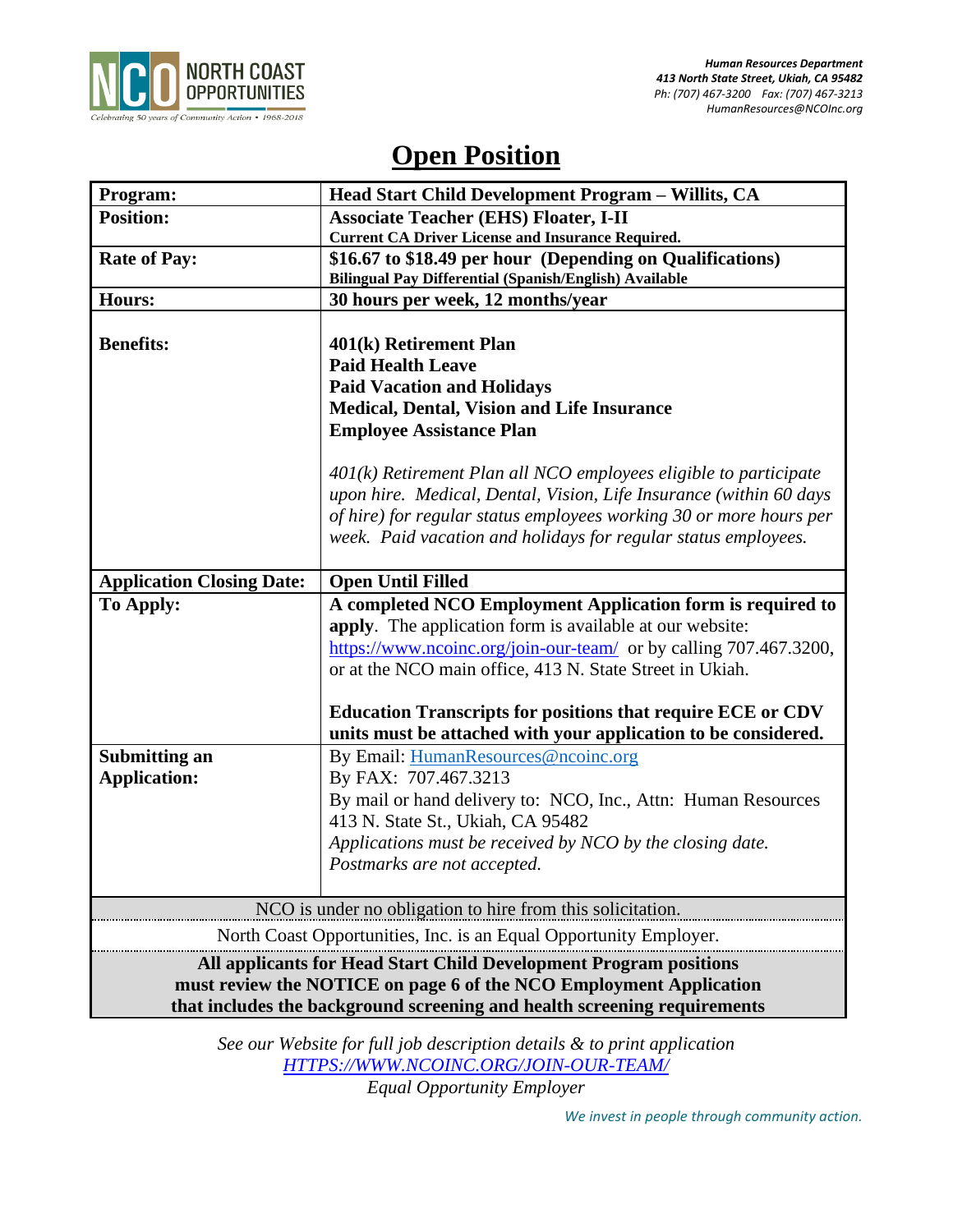#### **NORTH COAST OPPORTUNITIES, INC. 413 NORTH STATE STREET, UKIAH, CA 95482 JOB DESCRIPTION**

**REPORTS TO: SITE SUPERVISOR SUPERVISORIAL RESPONSIBILITY: NO FLSA/IWC STATUS: NON-EXEMPT WC CODE: 9059**

**POSITION: ASSOCIATE TEACHER I-II EHS (FLOATER) PROGRAM/DEPT.: HEAD START CHILD DEVELOPMENT PROGRAM**

# **I. GENERAL DUTIES AND RESPONSIBILITIES**

Acts as an integral part of an Early Head Start (EHS) classroom. Performs various duties related to the education, care and supervision of children and assists with the planning and implementation of Early Head Start curriculum. Primary role is to provide support to other classroom staff to enable them to take breaks and access office time.

# **II. JOB DUTIES AND RESPONSIBILITIES**

- 1. Responsible for the health and safety of infants and toddlers enrolled at the site while under our care.
- 2. Assumes the responsibilities of a non-floating Associate Teacher or the primary teacher whenever needed.
- 3. Participates in regular reflective supervision sessions and self-assessment to promote ongoing professional development.
- 4. Contributes to team development of lesson plans; assists with organizing program materials and environment to support planned classroom activities.
- 5. Assists in the planning and implementation of individualized curriculum for infants and toddlers according to Head Start Performance Standards, Head Start designated curriculum, and State guidelines.
- 6. Responsible for recognizing signs of early disabling conditions (exceptional needs); follows HSCDP special education procedures implementing as needed special goals and objectives for each child.
- 7. For bilingual employees, performs all job duties utilizing dual language ability as necessary to provide optimum support and services for clients and HSCDP staff.
- 8. Participates in the daily cleaning and sanitizing of the classroom including for example, sweeping and mopping floors, vacuuming rugs and sanitizing bathrooms.
- 9. Provides childcare during parent meetings and activities.
- 10. Attends scheduled staff meetings, in-service trainings, and conferences, as necessary.
- 11. Responsible for generating, collecting, and documenting Non-Federal Share Match.
- 12. Aligns work behaviors in conformance with NCO's Mission, Vision and Values.
- 13. Work Habits:
	- Arrives to work on time and obtains approval from supervisor for any changes in work schedule or absences.
	- Maintains a high level of confidentiality in all aspects of work in alignment with Agency and program policies and procedures.
	- Is able to stay focused on the job.
	- Takes pride in creating a positive, efficient work environment.
	- Treats co-workers and clients with respect.
	- Represents NCO and its programs to the community in a positive light.
	- Follows the NCO Injury Illness and Prevention Plan, as well as all Agency and program safety protocols, procedures, and policies.
	- Is able to effectively adapt to change.
	- Dresses appropriately for the job by following the current HSCDP dress code.

14. Other duties as assigned or required.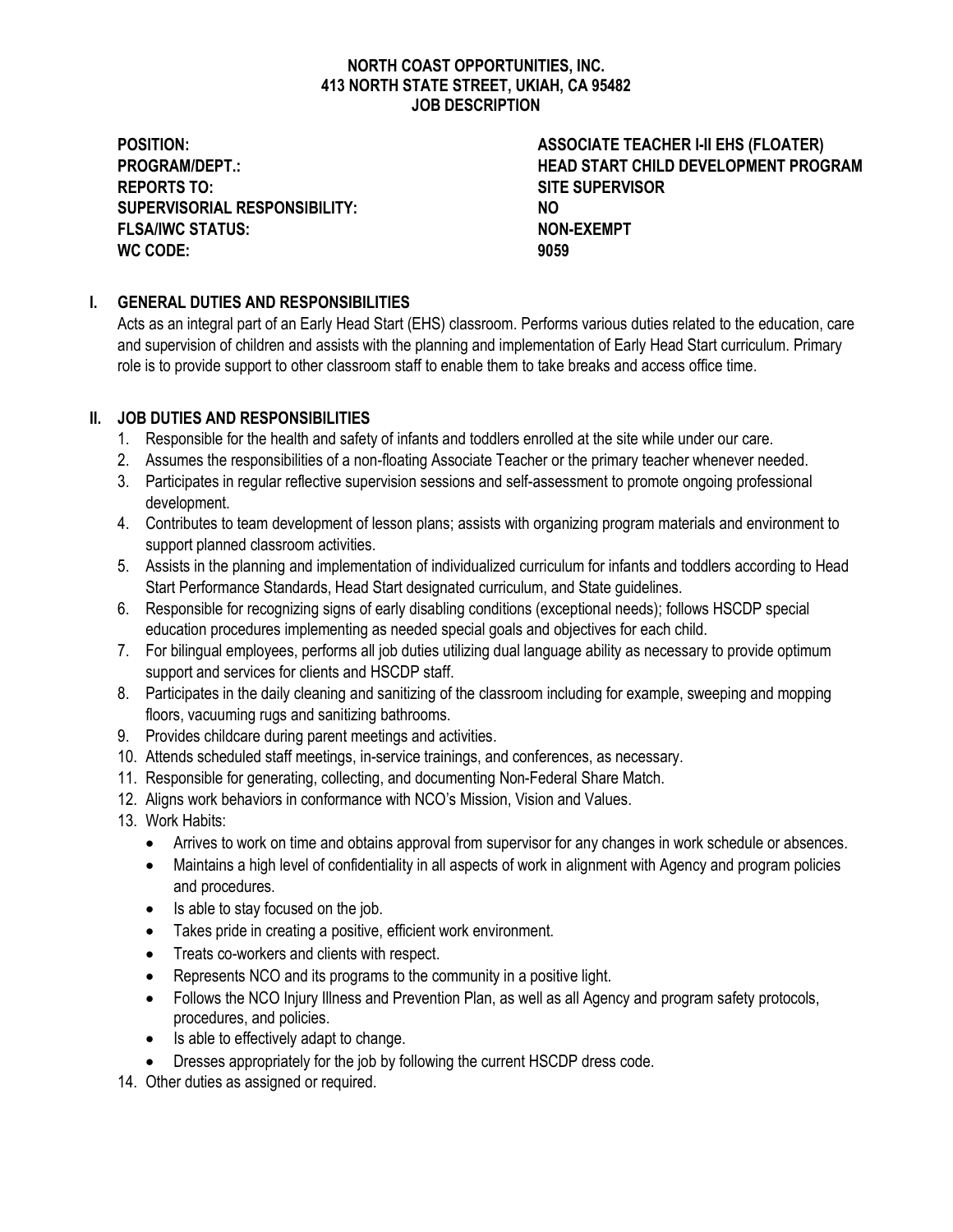#### **III. JOB QUALIFICATIONS**

# Education, Training & Experience:

- The following education and/or experience criteria are required to qualify for the designated level:
	- o Level I 12 Early Childhood Education/Child Development (ECE/CDV) core units including 3 Infant/Toddler (I/T) units required.
	- o Level II 24 ECE/CDV units required, must have 12 core units including 3 Infant/Toddler (I/T) units.
	- $\circ$  (Core courses include child/human growth & development; child/family/community or child and family relations; and programs/curriculum.)
- Must hold and maintain a current California Department of Education Child Development Associate Teacher Permit\*\* or higher or hold and maintain current a Child Development Associate (CDA) Credential.
- Six months of early childhood classroom experience is preferred; experience in an infant or toddler classroom is desired.
- Must have a minimum of 15 hours of Child Health and Safety training and maintain a current Infant and Child CPR First Aid certification or complete these requirements within 3 months of being hired.

*\*\*Must apply for an Associate Teacher Permit within 3 months of being hired and provide verification.*

# Knowledge of:

- Working knowledge of the principles and practices of Early Childhood Education/Child Development.
- Computer operations as related to the position including Microsoft Outlook, Word, as well as general use of the internet and cloud-based applications
- The Head Start Performance Standards (preferred).

# Ability to:

- Motivate, engage, and work effectively and professionally with parents and other adults as well as with children from a variety of socio-economic backgrounds.
- Interact with others in a culturally and emotionally sensitive manner.
- Maintain professional, cooperative relationships with others.
- Understand and carry out oral and written instructions.
- Communicate clearly and appropriately both verbally and in writing in English (required); bilingual (English/Spanish) is preferred.
- Work independently with minimal direction or as a collaborative member of a team.
- Maintain accurate records and prepare reports.
- Work flexible hours for scheduled weekend or evening activities as needed.
- Be flexible and meet the changing needs of the program.

# Necessary Special Requirements:

- Must be at least 18 years of age.
- For work-related driving must have a current valid California driver's license, a driving record that demonstrates the employee is a safe, appropriate driver as verified by a DMV printout, and proof of personal automobile insurance; or reliable transportation with proof of automobile insurance.
- •Employment is contingent on completion of a pre-employment health screening, and meeting TB test and regulatory immunization and vaccination requirements related to work in a Head Start Program and a licensed child care facility
- Employment is contingent on receipt by program of a Criminal Record Clearance confirming eligibility to work in a licensed child care facility.

# **WORK ENVIRONMENT/PHYSICAL DEMANDS**

- 1. While performing the duties of this job, the employee is regularly required to talk, hear, listen, and communicate clearly.
- 2. The employee frequently is required to sit; use hands to finger, handle or feel objects, use manual and automatic office equipment, and reach with hands and arms.
- 3. The employee is frequently required to stand; bend; reach down and stretch overhead; walk; climb or balance; and stoop, kneel, crouch, or crawl.